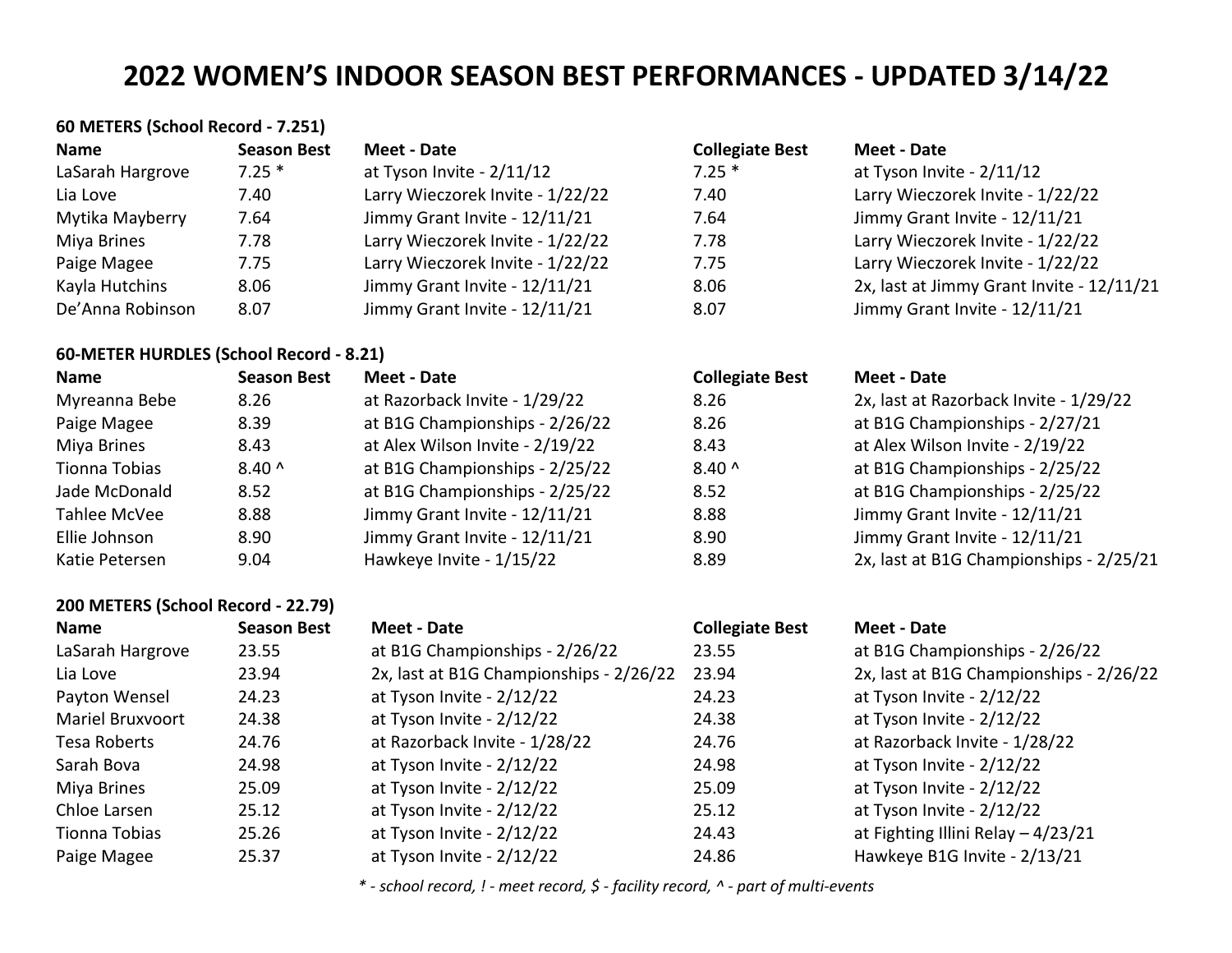## **300 METERS**

| <b>Name</b>   | <b>Season Best</b> | Meet - Date                   | <b>Collegiate Best</b> | Meet - Date                   |
|---------------|--------------------|-------------------------------|------------------------|-------------------------------|
| Nylah Perry   | 39.22              | Jimmy Grant Invite - 12/11/21 | 39.22                  | Jimmy Grant Invite - 12/11/21 |
| Tesa Roberts  | 39.46              | Jimmy Grant Invite - 12/11/21 | 39.46                  | Jimmy Grant Invite - 12/11/21 |
| Payton Wensel | 39.97              | Jimmy Grant Invite - 12/11/21 | 39.97                  | Jimmy Grant Invite - 12/11/21 |
| Chloe Larsen  | 40.05              | Jimmy Grant Invite - 12/11/21 | 40.05                  | Jimmy Grant Invite - 12/11/21 |
| Sarah Bova    | 40.30              | Jimmy Grant Invite - 12/11/21 | 40.30                  | Jimmy Grant Invite - 12/11/21 |

## **400 METERS (School Record - 51.48)**

| <b>Name</b>             | <b>Season Best</b> | Meet - Date                    | <b>Collegiate Best</b> | Meet - Date                    |
|-------------------------|--------------------|--------------------------------|------------------------|--------------------------------|
| Tesa Roberts            | 53.91              | at B1G Championships - 2/25/22 | 53.91                  | at B1G Championships - 2/25/22 |
| Payton Wensel           | 54.51              | at Tyson Invite - 2/11/22      | 54.51                  | at Tyson Invite - 2/11/22      |
| <b>Mariel Bruxvoort</b> | 54.70              | at Tyson Invite - 2/11/22      | 54.70                  | at Tyson Invite - 2/11/22      |
| Chloe Larsen            | 55.15              | at B1G Championships - 2/25/22 | 55.15                  | at B1G Championships - 2/25/22 |
| <b>Mallory King</b>     | 55.75              | Hawkeye Invite - 1/15/22       | 55.75                  | Hawkeye Invite - 1/15/22       |
| Sarah Bova              | 56.15              | at Tyson Invite - 2/11/22      | 56.15                  | at Tyson Invite - 2/11/22      |
| Laney Fitzpatrick       | 56.33              | at Tyson Invite - 2/11/22      | 56.33                  | at Tyson Invite - 2/11/22      |

## **600 METERS (School Record - 1:27.45)**

| <b>Name</b>                   | <b>Season Best</b> | Meet - Date                      | <b>Collegiate Best</b> | Meet - Date                      |
|-------------------------------|--------------------|----------------------------------|------------------------|----------------------------------|
| <b>Mallory King</b>           | 1:28.45            | at Meyo Invite - 2/4/22          | 1:28.45                | at Meyo Invite - 2/4/22          |
| Clare Pitcher                 | 1:29.36            | at B1G Championships - 2/25/22   | 1:29.36                | at B1G Championships - 2/25/22   |
| Payton Wensel                 | 1:29.89            | at Meyo Invite - 2/4/22          | 1:29.87                | at B1G Championships - 2/29/20   |
| Jaiden Itson                  | 1:30.69            | at Meyo Invite - 2/4/22          | 1:30.69                | at Meyo Invite - 2/4/22          |
| Alli Bookin-Nosbisch          | 1:31.47            | Larry Wieczorek Invite - 1/21/22 | 1:31.47                | Larry Wieczorek Invite - 1/21/22 |
| Laney Fitzpatrick             | 1:32.19            | at B1G Championships - 2/25/22   | 1:32.19                | at B1G Championships - 2/25/22   |
| Grace Bookin-Nosbisch 1:33.40 |                    | Larry Wieczorek Invite - 1/21/22 | 1:33.40                | Larry Wieczorek Invite - 1/21/22 |
| Katie Moore                   | 1:34.73            | at Meyo Invite - 2/4/22          | 1:34.73                | at Meyo Invite - 2/4/22          |
| Logan Akason                  | 1:36.54            | at Razorback Invite - 1/28/22    | 1:36.54                | at Razorback Invite - 1/28/22    |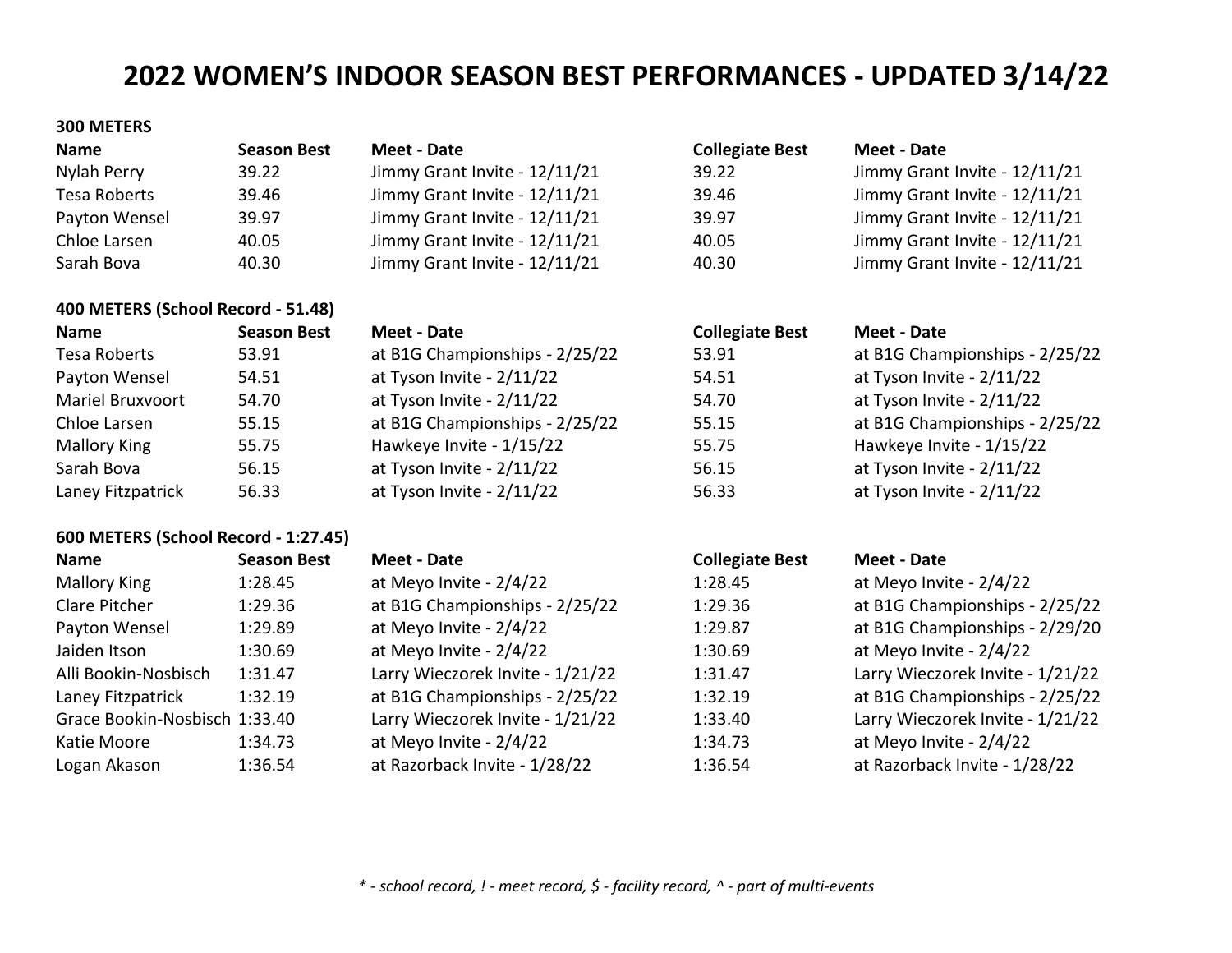| 800 METERS (School Record - 2:04.56) |                    |                                 |                        |                                         |
|--------------------------------------|--------------------|---------------------------------|------------------------|-----------------------------------------|
| Name                                 | <b>Season Best</b> | Meet - Date                     | <b>Collegiate Best</b> | <b>Meet - Date</b>                      |
| <b>Mallory King</b>                  | $2:04.56*$         | at Tyson Invite - 2/12/22       | $2:04.56*$             | at Tyson Invite - $2/12/22$             |
| Clare Pitcher                        | 2:07.56            | at ISU Classic - 2/12/22        | 2:07.56                | at ISU Classic - 2/12/22                |
| Alli Bookin-Nosbisch                 | 2:08.38            | at B1G Championships - 2/25/22  | 2:08.38                | at B1G Championships - 2/25/22          |
| Amber Aesoph                         | 2:09.89            | at Meyo Invite - 2/5/22         | 2:09.89                | at Meyo Invite - 2/5/22                 |
| Grace Bookin-Nosbisch 2:10.59        |                    | at Meyo Invite - 2/5/22         | 2:10.59                | at Meyo Invite - 2/5/22                 |
| Katie Moore                          | 2:12.40            | at Alex Wilson Invite - 2/19/22 | 2:11.94                | at B1G Championships - 2/26/21          |
| Emma Gordon                          | 2:15.61            | Hawkeye Invite - 1/15/22        | 2:15.21                | at Fighting Illini B1G Relays - 4/23/21 |
| Logan Akason                         | 2:15.69            | at Meyo Invite - 2/5/22         | 2:12.34                | at B1G Championships - 5/15/21          |
| Sam Strauss                          | 2:23.81            | Hawkeye Invite - 1/15/22        | 2:23.81                | Hawkeye Invite - 1/15/22                |
| Tionna Tobias                        | 2:29.81 ^          | at B1G Championships - 2/25/22  | 2:23.98 ^              | at B1G Championships - 5/15/21          |
| Ellie Johnson                        | $2:44.44$ ^        | at Razorback Invite - 1/29/22   | $2:44.44$ ^            | at Razorback Invite - 1/29/22           |
| 1,000 METERS                         |                    |                                 |                        |                                         |
| Name                                 | <b>Season Best</b> | Meet - Date                     | <b>Collegiate Best</b> | Meet - Date                             |
| <b>Mallory King</b>                  | $2:50.46$ !        | Jimmy Grant Invite - 12/11/21   | 2:50.46                | Jimmy Grant Invite - 12/11/21           |
| Amber Aesoph                         | 2:51.50            | Jimmy Grant Invite - 12/11/21   | 2:51.50                | Jimmy Grant Invite - 12/11/21           |
| Alli Bookin-Nosbisch                 | 2:52.51            | Jimmy Grant Invite - 12/11/21   | 2:52.51                | Jimmy Grant Invite - 12/11/21           |
| Emma Gordon                          | 2:57.07            | Jimmy Grant Invite - 12/11/21   | 2:57.07                | Jimmy Grant Invite - 12/11/21           |
| Grace Bookin-Nosbisch 2:57.74        |                    | Hawkeye Invite - 1/15/22        | 2:57.74                | Hawkeye Invite - 1/15/22                |
| Logan Akason                         | 3:00.17            | Jimmy Grant Invite - 12/11/21   | 2:57.75                | Hawkeye Border Battle - 1/9/21          |
| Samantha Strauss                     | 3:16.00            | Jimmy Grant Invite - 12/11/21   | 3:16.00                | Jimmy Grant Invite - 12/11/21           |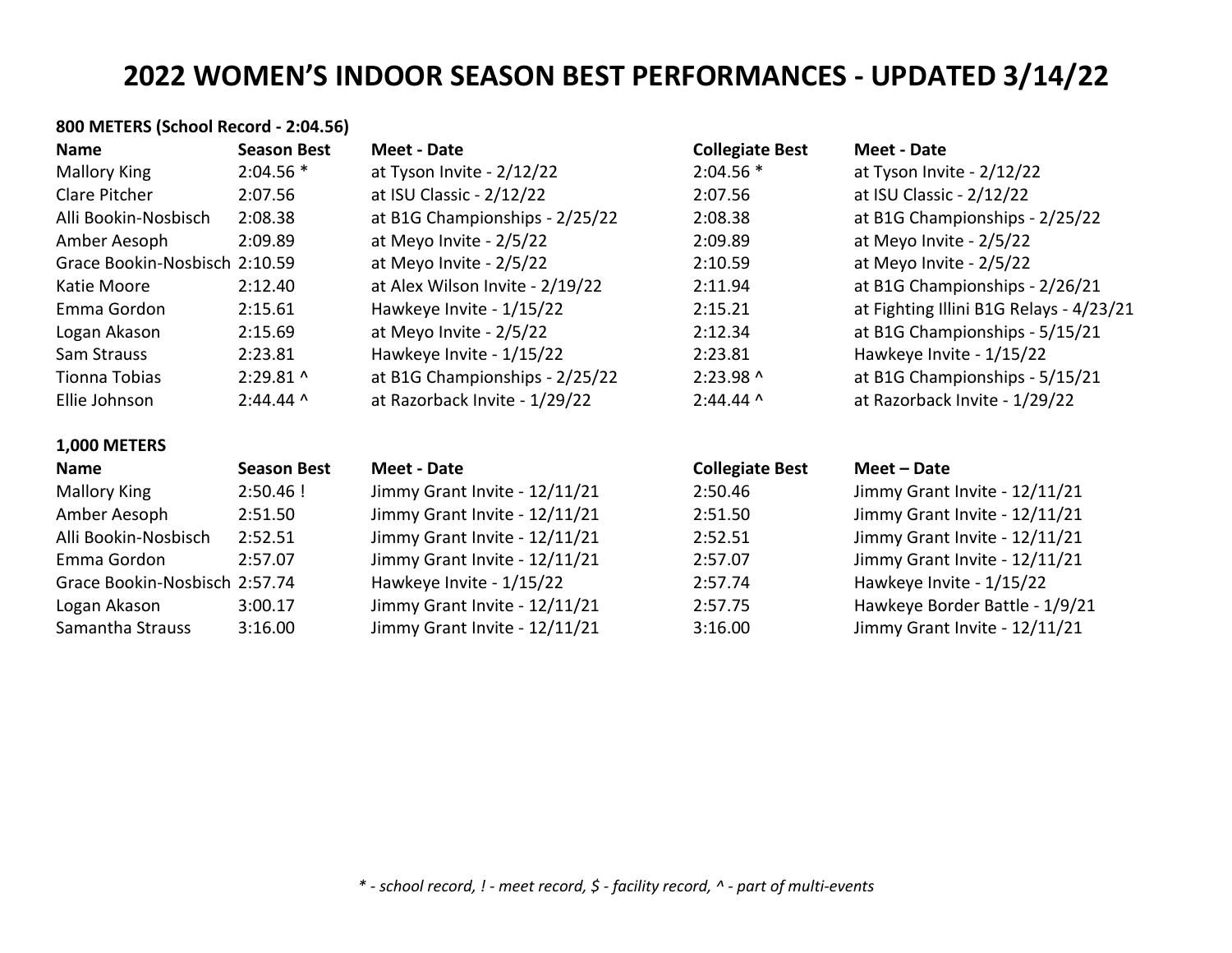| MILE (School Record - 4:39.78)         |                    |                                  |                        |                                  |
|----------------------------------------|--------------------|----------------------------------|------------------------|----------------------------------|
| <b>Name</b>                            | <b>Season Best</b> | <b>Meet - Date</b>               | <b>Collegiate Best</b> | <b>Meet - Date</b>               |
| Amber Aesoph                           | 4:41.58            | at ISU Classic - 2/12/22         | 4:41.58                | at ISU Classic - 2/12/22         |
| Emma Gordon                            | 4:49.33            | at ISU Classic - 2/12/22         | 4:49.33                | at ISU Classic - 2/12/22         |
| <b>Brooke McKee</b>                    | 4:59.78            | Hawkeye Invite - 1/15/22         | 4:59.78                | Hawkeye Invite - 1/15/22         |
| <b>Ellie Twedt</b>                     | 5:08.95            | at Alex Wilson Invite - 2/19/22  | 5:08.95                | at Alex Wilson Invite - 2/19/22  |
| Micah Poellet                          | 5:09.07            | Hawkeye Invite - 1/15/22         | 5:09.07                | Hawkeye Invite - 1/15/22         |
| Abby Ryon                              | 5:09.26            | Larry Wieczorek Invite - 1/22/22 | 5:09.26                | Larry Wieczorek Invite - 1/22/22 |
| Kelli Tosic                            | 5:12.53            | Hawkeye Invite - 1/15/22         | 4:58.77                | Larry Wieczorek Invite - 1/23/21 |
| Logan Akason                           | 5:12.78            | Larry Wieczorek Invite - 1/22/22 | 5:02.25                | at B1G Championships - 2/26/21   |
| Claire Edmondson                       | 5:14.86            | Jimmy Grant Invite - 12/11/21    | 5:13.46                | Hawkeye B1G Invite - 2/12/21     |
| Lillian Schmidt                        | 5:16.51            | Hawkeye Invite - 1/15/22         | 5:16.51                | Hawkeye Invite - 1/15/22         |
| Samantha Strauss                       | 5:22.99            | Larry Wieczorek Invite - 1/22/22 | 5:22.99                | Larry Wieczorek Invite - 1/22/22 |
| Kaitlin Knape                          | 5:30.12            | Hawkeye Invite - 1/15/22         | 5:30.12                | Hawkeye Invite - 1/15/22         |
| Maddie Block                           | 5:31.66            | Jimmy Grant Invite - 12/11/21    | 5:31.66                | Jimmy Grant Invite - 12/11/21    |
| 3,000 METERS (School Record - 9:15.57) |                    |                                  |                        |                                  |
| <b>Name</b>                            | <b>Season Best</b> | <b>Meet - Date</b>               | <b>Collegiate Best</b> | Meet - Date                      |
| Kelli Tosic                            | 9:41.06            | at ISU Classic - 2/11/22         | 9:41.06                | at ISU Classic - 2/11/22         |
| <b>Brooke McKee</b>                    | 9:41.46            | at B1G Championships - 2/25/22   | 9:41.46                | at B1G Championships - 2/25/22   |
| Micah Poellet                          | 10:00.78           | at Meyo Invite - 2/5/22          | 10:00.78               | at Meyo Invite - 2/5/22          |
| Lillian Schmidt                        | 10:07.75           | at Meyo Invite - 2/5/22          | 10:07.75               | at Meyo Invite - 2/5/22          |
| <b>Ellie Twedt</b>                     | 10:09.96           | at ISU Classic - 2/11/22         | 10:09.96               | at ISU Classic - 2/11/22         |
| Abby Ryon                              | 10:12.64           | at ISU Classic - 2/11/22         | 10:12.64               | at ISU Classic - 2/11/22         |
| Maddie Block                           | 10:17.03           | Larry Wieczorek Invite - 1/21/22 | 10:17.03               | Larry Wieczorek Invite - 1/21/22 |
| 5,000 METERS (School Record -15:49.52) |                    |                                  |                        |                                  |
| <b>Name</b>                            | <b>Season Best</b> | <b>Meet - Date</b>               | <b>Collegiate Best</b> | Meet - Date                      |
| <b>Brooke McKee</b>                    | 16:50.17           | at B1G Championships - 2/26/22   | 16:50.17               | at B1G Championships - 2/26/22   |
| Kelli Tosic                            | 17:21.27           | at B1G Championships - 2/26/22   | 17:09.13               | at B1G Championships - 2/27/21   |
| Maddie Block                           | 17:27.70           | at Meyo Invite - 2/4/22          | 17:27.70               | at Meyo Invite - 2/4/22          |

*\* - school record, ! - meet record, \$ - facility record, ^ - part of multi-events*

Abby Ryon 18:01.05 at Meyo Invite - 2/4/22 17:58.37 at B1G Invite #1 - 3/26/21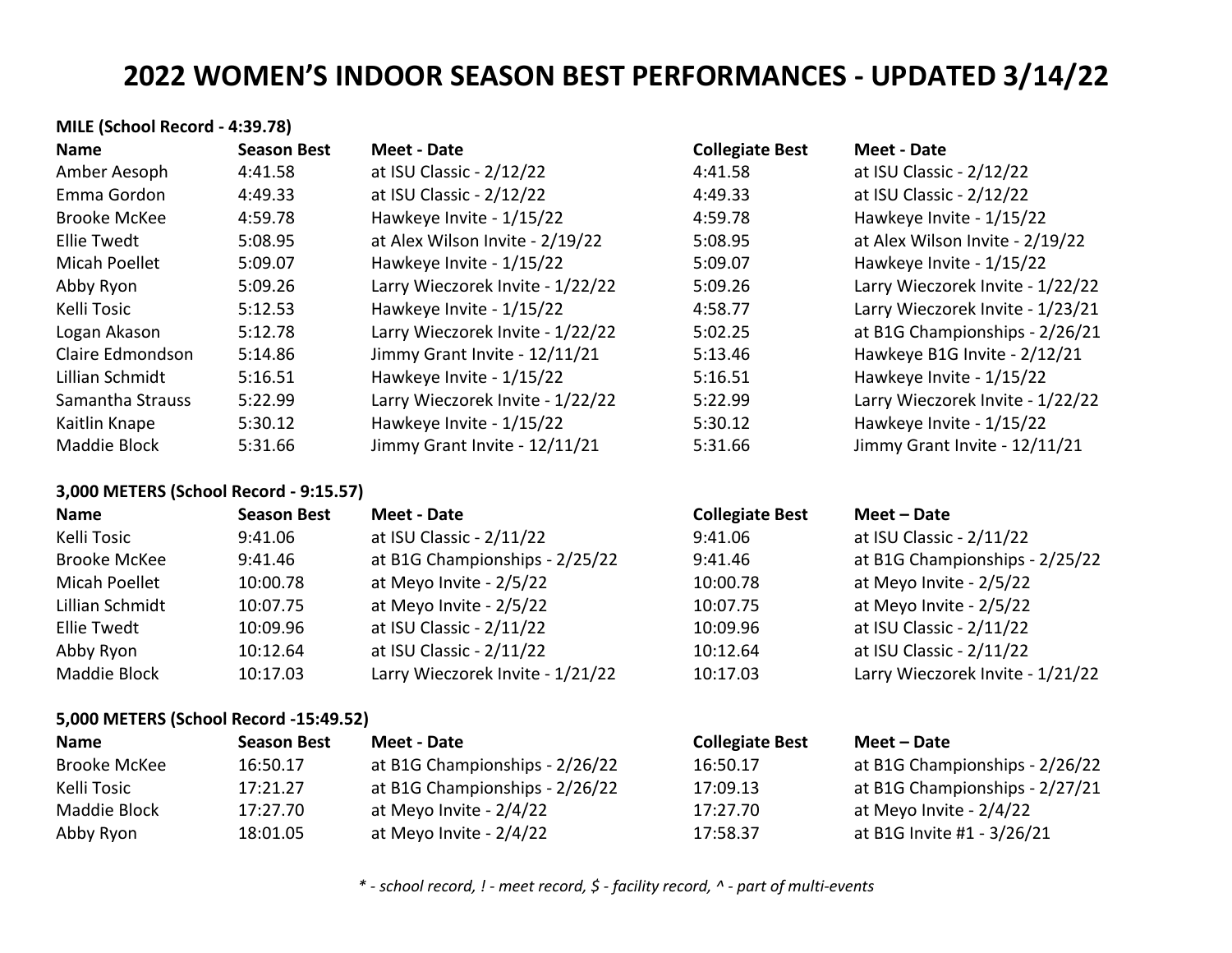# **1,600-METER RELAY (School Record - 3:32.38)**

## **DISTANCE MEDLEY RELAY (School Record - 11:20.11)**

Emma Gordon, Mariel Bruxvoort, Grace Bookin-Nosbisch, Amber Aesoph 11:21.29 at B1G Championships - 2/25/22 Amber Aesoph, Sarah Bova, Grace Bookin-Nosbisch, Emma Gordon 11:30.42 at Razorback Invite - 1/28/22

## **HIGH JUMP (School Record - 1.85 meters)**

| <b>Name</b>     | <b>Season Best</b>    | Meet - Date                      | <b>Collegiate Best</b> | Meet - Date                      |
|-----------------|-----------------------|----------------------------------|------------------------|----------------------------------|
| Maria Gorham    | $5-5$ $1/4$ $(1.66m)$ | at ISU Classic - 2/11/22         | $5-7(1.70m)$           | Larry Wieczorek Invite - 1/22/21 |
| Jade Hunter     | $5-4$ 1/2 (1.64m)     | at Meyo Invite - 2/4/22          | $5-4$ 1/2 (1.64m)      | at Meyo Invite - 2/4/22          |
| Kiersten Fisher | $5-3$ 3/4 (1.62m)     | Larry Wieczorek Invite - 1/21/22 | $5-3$ 3/4 (1.62m)      | Larry Wieczorek Invite - 1/21/22 |
| Anne Guest      | $5-3(1.60m)$          | Jimmy Grant Invite - 12/11/21    | $5-3(1.60m)$           | Jimmy Grant Invite - 12/11/21    |
| Tionna Tobais   | 5-3 $1/4$ (1.61m) ^   | at B1G Championships - 2/25/22   | $5-5(1.65m)$           | at Husker Triangular - 1/16/21   |
| Ellie Johnson   | $4-11$ 3/4 (1.52m)    | Larry Wieczorek Invite - 1/21/22 | $4-113/4(1.52m)$       | Larry Wieczorek Invite - 1/21/22 |

| <b>Names</b>                                                       | <b>Season Best</b> | <b>Meet - Date</b>               |
|--------------------------------------------------------------------|--------------------|----------------------------------|
| Mariel Bruxvoort, Tesa Roberts, Payton Wensel, Mallory King        | $3:32.38*$         | at Tyson Invite - 2/12/22        |
| Mariel Bruxvoort, Payton Wensel, Mallory King, Tesa Roberts        | 3:35.73            | at B1G Championships - 2/26/22   |
| Mariel Bruxvoort, Payton Wensel, Jaiden Itson, Tesa Roberts        | 3:35.90            | at Razorback Invite - 1/29/22    |
| Mariel Bruxvoort, Jaiden Itson, Payton Wensel, Tesa Roberts        | 3:38.95            | Larry Wieczorek Invite - 1/22/22 |
| Mallory King, Payton Wensel, Mariel Bruxvoort, Tesa Roberts        | $3:40.07$ !        | Hawkeye Invite - 1/15/22         |
| Laney Fitzpatrick, Chloe Larsen, Tesa Roberts, Mariel Bruxvoort    | 3:46.44            | Jimmy Grant Invite - 12/11/21    |
| Sarah Bova, Chloe Larsen, Laney Fitzpatrick, Grace Bookin-Nosbisch | 3:47.74            | at Meyo Invite - 2/5/22          |
| Tionna Tobais, Sarah Bova, Payton Wensel, Mallory King             | 3:48.35            | Jimmy Grant Invite - 12/11/21    |
| Chloe Larsen, Sarah Bova, Alli Bookin-Nosbisch, Laney Fitzpatrick  | 3:49.42            | Hawkeye Invite - 1/15/22         |
| Sarah Bova, Mallory King, Laney Fitzpatrick, Logan Akason          | 3:49.89            | at Razorback Invite - 1/29/22    |
| Laney Fitzpatrick, Sarah Bova, Chloe Larsen, Logan Akason          | 3:53.36            | Larry Wieczorek Invite - 1/22/22 |
| Amber Aesoph, Logan Akason, Tahlee McVee, Emma Gordon              | 4:05.21            | Jimmy Grant Invite - 12/11/21    |
| Tionna Tobais, Grace Bookin-Nosbisch, Logan Akason, Ellie Johnson  | 4:06.73            | Hawkeye Invite - 1/15/22         |
|                                                                    |                    |                                  |

## **Names Season Best Meet - Date**

| Larry Wieczorek Invite - 1/22/21 |
|----------------------------------|
| at Meyo Invite - 2/4/22          |
| Larry Wieczorek Invite - 1/21/22 |
| Jimmy Grant Invite - 12/11/21    |
| at Husker Triangular - 1/16/21   |
| Larry Wieczorek Invite - 1/21/22 |
|                                  |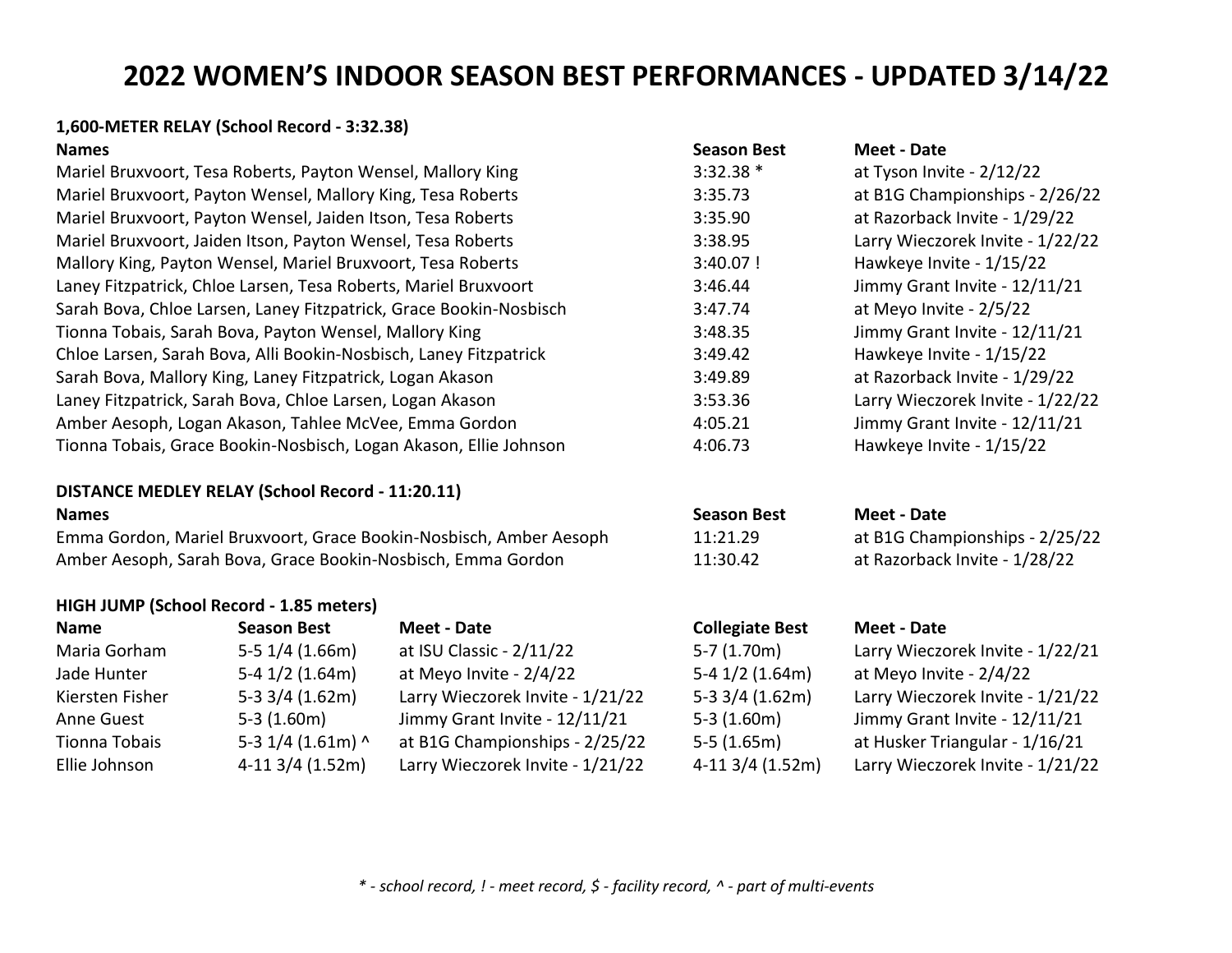|                  | LONG JUMP (School Record - 6.42 meters)        |                                                           |                        |                                         |
|------------------|------------------------------------------------|-----------------------------------------------------------|------------------------|-----------------------------------------|
| <b>Name</b>      | <b>Season Best</b>                             | <b>Meet - Date</b>                                        | <b>Collegiate Best</b> | <b>Meet - Date</b>                      |
| Tionna Tobias    | $20-1$ 1/2 (6.13m)                             | Larry Wieczorek Invite - 1/21/22                          | $20-1$ 1/2 (6.13m)     | Larry Wieczorek Invite - 1/21/22        |
| Kayla Hutchins   | 18-8 1/2 (5.70m)                               | at Razorback Invite - 1/28/22                             | 18-8 1/2 (5.70m)       | at Razorback Invite - 1/28/22           |
| Tahlee McVee     | 18-6 1/2 (5.65m)                               | Jimmy Grant Invite - 12/11/21                             | 18-6 1/2 (5.65m)       | Jimmy Grant Invite - 12/11/21           |
| Jade McDonald    | 18-2 1/2 (5.55m)                               | Jimmy Grant Invite - 12/11/21                             | 18-2 1/2 (5.55m)       | Jimmy Grant Invite - 12/11/21           |
| De'Anna Robinson | 18-0 1/2 (5.50m)                               | Jimmy Grant Invite - 12/11/21                             | 18-0 1/2 (5.50m)       | Jimmy Grant Invite - 12/11/21           |
| Ellie Johnson    | $17 - 7$ $1/2$ (5.37m)                         | Jimmy Grant Invite - 12/11/21                             | $17 - 7$ $1/2$ (5.37m) | Jimmy Grant Invite - 12/11/21           |
| Dimia Burrell    | $17-1$ $1/2$ (5.22m)                           | Hawkeye Invite - 1/15/22                                  | $17-1$ $1/2$ (5.22m)   | Hawkeye Invite - 1/15/22                |
|                  | TRIPLE JUMP (School Record - 13.22 meters)     |                                                           |                        |                                         |
| <b>Name</b>      | <b>Season Best</b>                             | <b>Meet - Date</b>                                        | <b>Collegiate Best</b> | <b>Meet - Date</b>                      |
| Kayla Hutchins   | 40-9 3/4 (12.44m) !                            | Hawkeye Invite - 1/15/22                                  | 41-10 (12.75m)         | at B1G Husker Invite - 4/17/21          |
| Jade McDonald    | 40-0 1/2 (12.20m)                              | at B1G Championships - 2/26/22                            | 40-0 1/2 (12.20m)      | at B1G Championships - 2/26/22          |
|                  | <b>SHOT PUT (School Record - 17.96 meters)</b> |                                                           |                        |                                         |
| <b>Name</b>      | <b>Season Best</b>                             | <b>Meet - Date</b>                                        | <b>Collegiate Best</b> | <b>Meet - Date</b>                      |
| Nia Britt        | 54-2 1/2 (16.52m)                              | at B1G Championships - 2/25/22                            | 55-7 3/4 (16.96m)      | at NCAA West Preliminary - 5/25/19      |
| Kat Moody        | 53-6 1/2 (16.32m)                              | Hawkeye Invite - 1/15/22                                  | 54-7 1/2 (16.65m)      | 2x, last at NCAA Champ's - 6/10/21      |
| Nicole Berry     | 52-6 3/4 (16.02m)                              | at Badger St. Valentine's Inv - 2/18/22 52-6 3/4 (16.02m) |                        | at Badger St. Valentine's Inv - 2/18/22 |
| Jamie Kofron     | 48-7 1/4 (14.81m)                              | at ISU Classic - 2/12/22                                  | 50-0 3/4 (15.26m)      | at Husker Triangular - 1/16/21          |
| Ianna Roach      | 48-2 1/2 (14.69m)                              | at ISU Classic - 2/12/22                                  | 48-2 1/2 (14.69m)      | at ISU Classic - 2/12/22                |
| Tionna Tobias    | 32-6 1/4 (9.91m) ^                             | at B1G Championships - 2/25/22                            | 32-6 1/4 (9.91m) ^     | at B1G Championships - 2/25/22          |
| Ellie Johnson    | 31-6 (9.60m) ^                                 | at Razorback Invite - 1/28/22                             | 31-6 (9.60m) ^         | at Razorback Invite - 1/28/22           |
|                  | WEIGHT THROW (School Record - 23.26 meters)    |                                                           |                        |                                         |
| <b>Name</b>      | <b>Season Best</b>                             | <b>Meet - Date</b>                                        | <b>Collegiate Best</b> | <b>Meet - Date</b>                      |
|                  |                                                |                                                           |                        |                                         |

| <b>Name</b>  | <b>Season Best</b> | Meet - Date                    | <b>Collegiate Best</b> | Meet - Date                    |
|--------------|--------------------|--------------------------------|------------------------|--------------------------------|
| Amanda Howe  | 69-8 (21.23m)      | at B1G Championships - 2/26/22 | 69-8 (21.23m)          | at B1G Championships - 2/26/22 |
| Nia Britt    | 68-8 1/2 (20.94)   | at Meyo Invite - $2/4/22$      | 68-8 1/2 (20.94)       | at Meyo Invite - $2/4/22$      |
| Jamie Kofron | 67-4 3/4 (20.54m)  | at B1G Championships - 2/26/22 | 67-4 3/4 (20.54m)      | at B1G Championships - 2/26/22 |
| Alivia Bauer | $59-5(18.11m)$     | Jimmy Grant Invite - 12/11/21  | $59-5(18.11m)$         | Jimmy Grant Invite - 12/11/21  |